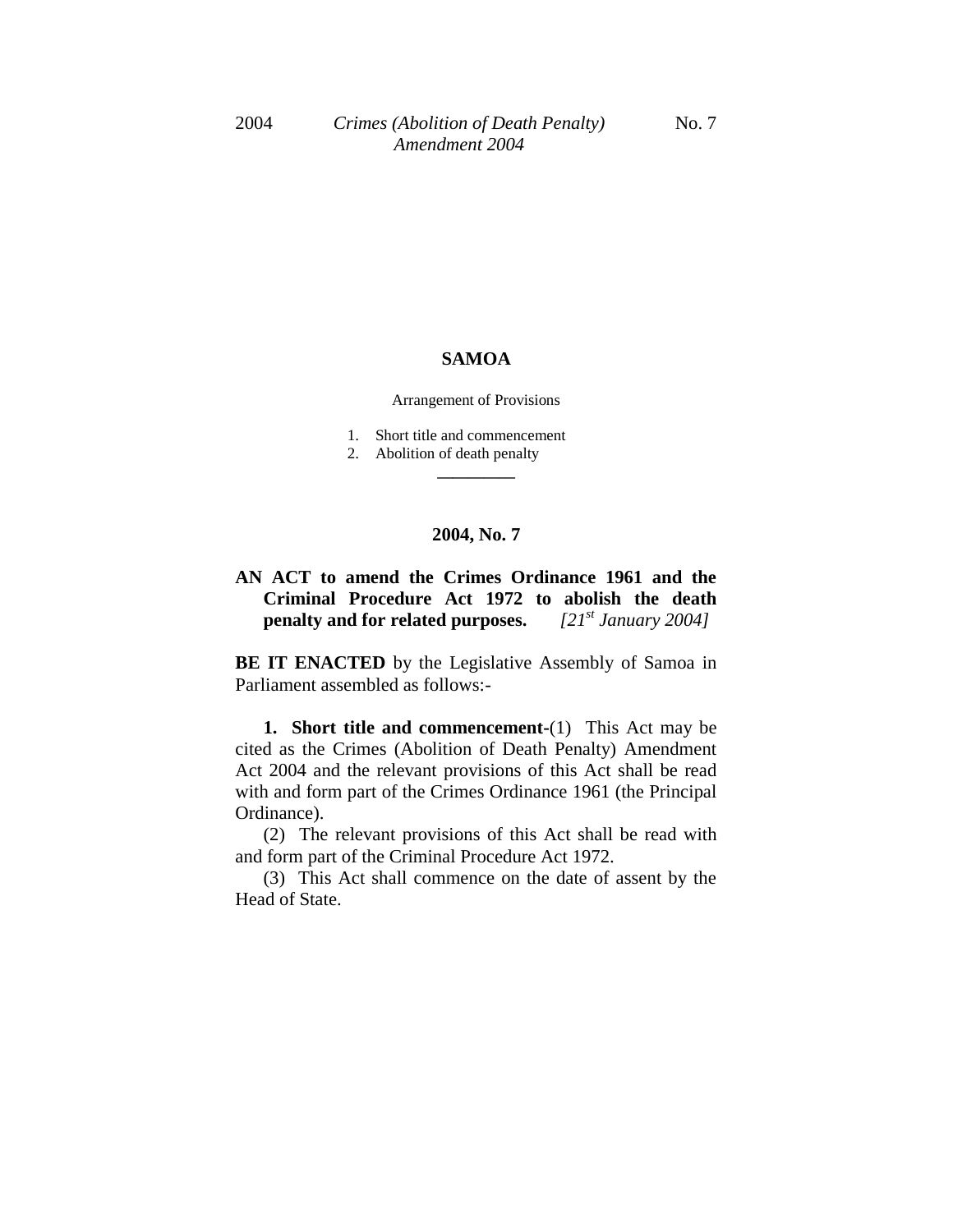(4) Notice of commencement of this Act shall be published in Samoan and English in the Savali and one other newspaper circulating in Samoa.

**2. Abolition of death penalty-**(1) Section 28 of the Principal Act is amended by deleting the words "is liable upon conviction thereof to suffer death" and substituting the following words:

"shall upon conviction be imprisoned for life".

(2) Section 66 of the Principal Act is amended by deleting the words "thereof be sentenced to death" and substituting the following words:

"be imprisoned for life".

- (3) The Criminal Procedure Act 1972 is amended by:
	- (a) deleting the heading "Death" after the word "Punishments" following section 119;
	- (b) repealing sections 120 and 121; and
	- (c) repealing the First Schedule.

**The Crimes (Abolition of Death Penalty) Amendment Act 2004 is administered in the Ministry of the Prime Minister**

**\_\_\_\_\_\_\_\_\_\_**

**Printed by the Clerk of the Legislative Assembly, by authority of the Legislative Assembly.**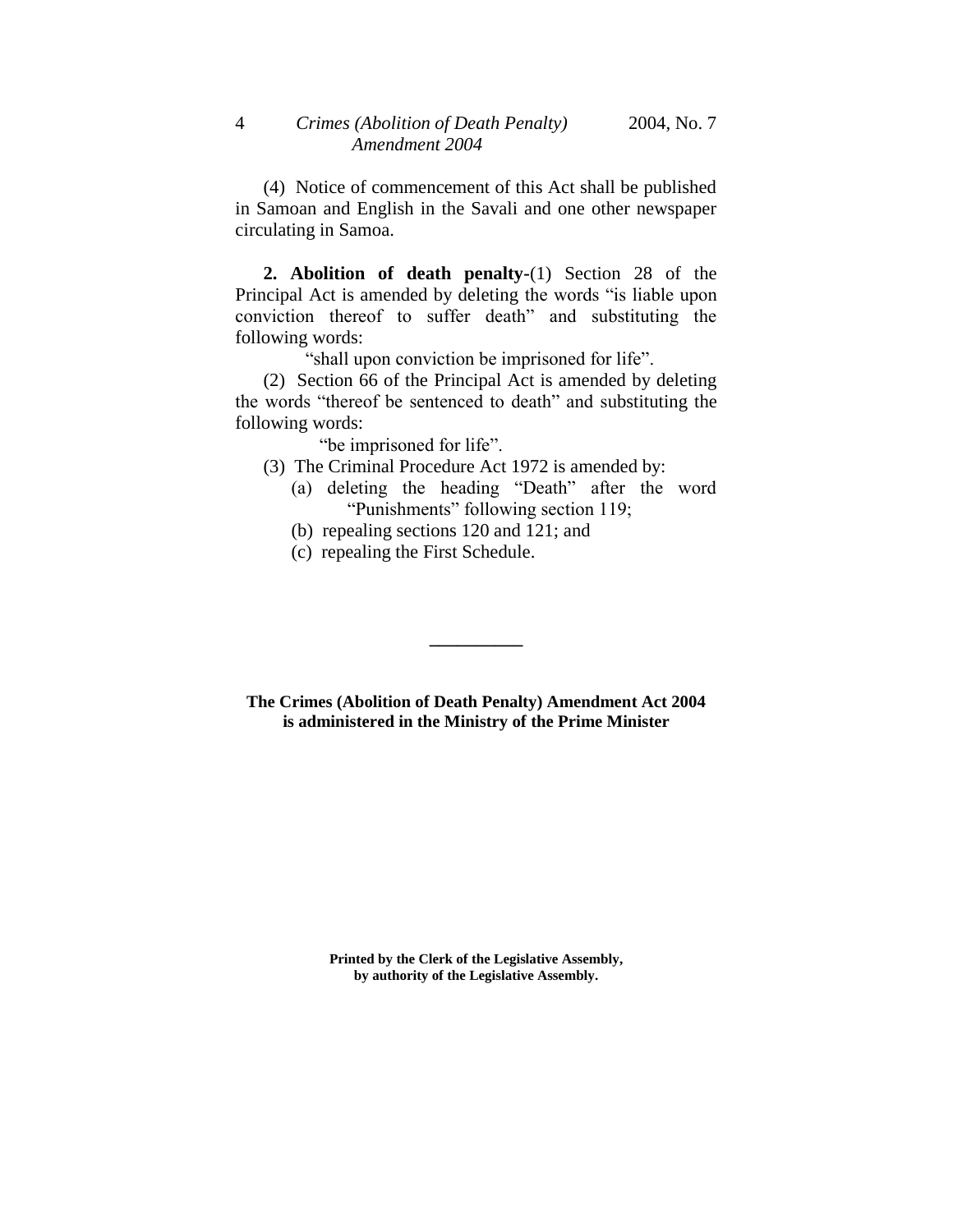## **SAMOA**

Faatulagaina o Aiaiga

- 1. Igoa puupuu ma le amataga
- 2. Soloia o le faasalaga oti **\_\_\_\_\_\_\_\_\_\_**

## **2004, Nu. 7**

# **O SE TULAFONO e teuteu ai le Tulafono o Solitulafono 1961 ma le Tulafono o Taualumaga Tau Solitulafono 1972 e soloia ai le faasalaga oti ma mo faamoemoega e faasino i ai.** *[21 Ianuari 2004]*

**UA FAIA** e le Fono Aoao Faitulafono o Samoa i totonu o le Palemene ua potopoto e faapea:-

**1. Igoa puupuu ma le amataga-**(1) E mafai ona taua lenei Tulafono o le Tulafono o Teuteuga o le Tulafono o Solitulafono (Soloia o le Faasalaga Oti) 2004 ma e tatau ona faitauina faatasi aiaiga talafeagai o lenei Tulafono ma avea o se vaega o le Tulafono o Solitulafono 1961 (o le Tulafono Autu).

(2) E tatau ona faitauina faatasi aiaiga talafeagai o lenei Tulafono e avea ma vaega o le Tulafono o Taualumaga Tau Solitulafono 1972.

(3) E tatau ona amata faamamaluina lenei Tulafono i le aso e tuuina i ai le maliega a le Ao o le Malo.